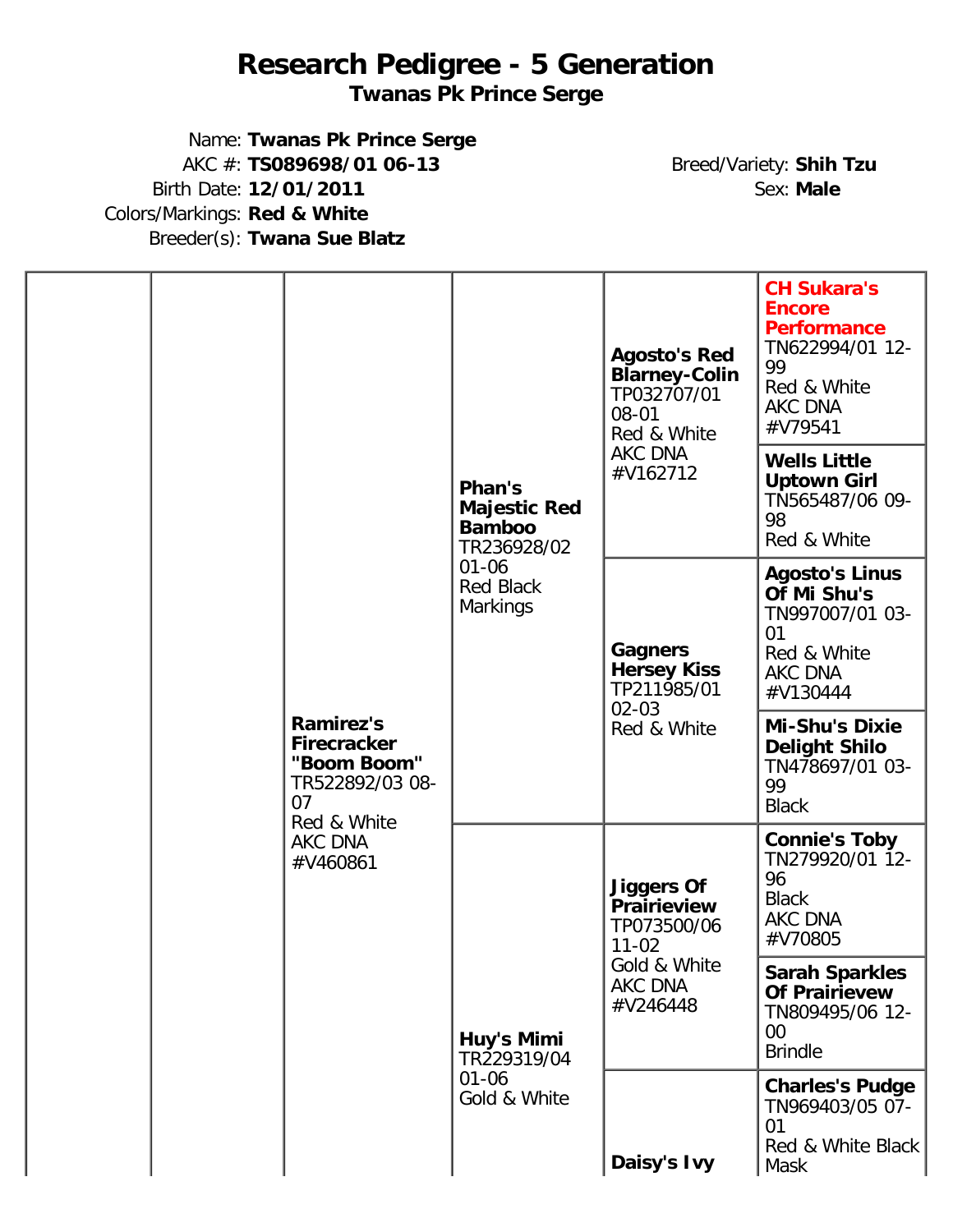|                                                                                          | <b>Rooster Of</b> |                                                                                    |                                                                                                                              | TP236360/06<br>04-03                                                                              | <b>AKC DNA</b><br>#V190888                                                                                                            |
|------------------------------------------------------------------------------------------|-------------------|------------------------------------------------------------------------------------|------------------------------------------------------------------------------------------------------------------------------|---------------------------------------------------------------------------------------------------|---------------------------------------------------------------------------------------------------------------------------------------|
| The Hen<br><b>House</b><br>TR664463/03<br>$04 - 09$<br>Red<br><b>AKC DNA</b><br>#V560543 |                   |                                                                                    |                                                                                                                              | Brindle & White                                                                                   | <b>Pugsley's Daisy</b><br>TN994282/04 07-<br>01<br>Silver & White                                                                     |
|                                                                                          |                   | <b>Ramirez's Rubi</b><br><b>Slipper</b><br>TR494744/05 11-<br>07<br>Red Black Mask | <b>Empress' Lil</b><br>"Redt"<br>Corvette<br>TR400679/03<br>$07 - 06$<br>Red Black Mask                                      | <b>Jb's Midnight</b><br>TP031988/05<br>$05 - 02$<br><b>Black</b><br>AKC DNA<br>#V396636           | Bj's Jimmy<br>TN297936/04 08-<br>$00\,$<br><b>Black &amp; White</b><br><b>Black Mask</b>                                              |
|                                                                                          |                   |                                                                                    |                                                                                                                              |                                                                                                   | Jb's Fani Taboo<br>TN393643/03 11-<br>97<br>Gold Black Mask                                                                           |
|                                                                                          |                   |                                                                                    |                                                                                                                              | <b>Keeper Of The</b><br><b>Hearts Candy</b><br>Lu<br>TR269690/05<br>$11 - 05$<br>Gold Black Mask  | <b>Jb's Midnight</b><br>TP031988/05 05-<br>02<br><b>Black</b><br><b>AKC DNA</b><br>#V396636                                           |
|                                                                                          |                   |                                                                                    |                                                                                                                              |                                                                                                   | <b>Dolly Jenkins</b><br>TP317449/01 11-<br>04<br>Brindle & White                                                                      |
|                                                                                          |                   |                                                                                    | <b>Sugarcreek</b><br><b>Romeos</b><br><b>Willowrose</b><br>TR207558/04<br>$10 - 05$<br>Gold & White<br><b>Black Markings</b> | <b>Romeo</b><br><b>Andrews</b><br>TP302130/08<br>$01 - 04$<br>Gold & White<br>AKC DNA<br>#V301416 | <b>CH Rca's Timmy</b><br><b>Toytott</b><br>TN362920/04 04-<br>97<br>Gold & White<br>AKC DNA<br>#V74493                                |
|                                                                                          |                   |                                                                                    |                                                                                                                              |                                                                                                   | <b>Rich's Party</b><br>Dahli<br>TP188327/04 10-<br>02<br>Gold & White                                                                 |
|                                                                                          |                   |                                                                                    |                                                                                                                              | Puppiesinabox<br><b>Blue Willow</b><br>TP287359/01<br>$05 - 04$                                   | Puppiesinabox<br><b>Perfect In Red</b><br>TP211555/03 07-<br>02<br>Red & White Black<br><b>Markings</b><br><b>AKC DNA</b><br>#V220243 |
| <b>Twanas Pk</b>                                                                         |                   |                                                                                    | Blue & White                                                                                                                 | D J's L.L<br>Creampuff<br>TN264952/01 08-<br>97<br>Brindle & White                                |                                                                                                                                       |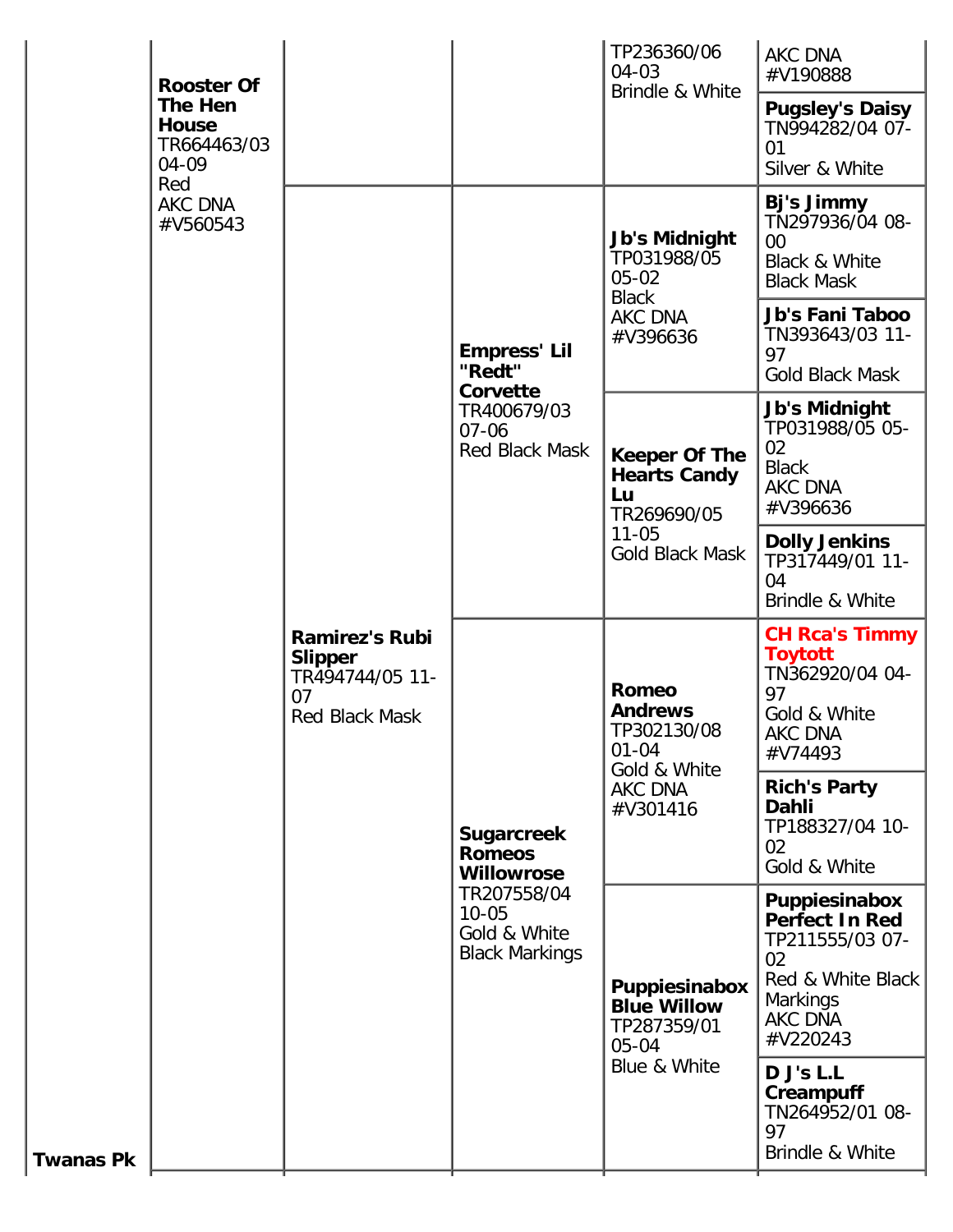| <b>Prince</b><br><b>Serge</b><br>TS089698/01<br>$06 - 13$<br>Red & White | <b>Twanas Pk</b><br>Cc's So<br><b>Adorable</b><br>TS003351/03<br>$05 - 12$<br>Liver & White | Dakota Special<br>Chocolate<br>TR736896/02 04-<br>09<br>Liver<br><b>AKC DNA</b><br>#V607938 | <b>Www</b><br><b>Fullhouse</b><br>"Dotcom"<br>TR520377/03<br>09-07<br>Liver<br>AKC DNA<br>#V491534 | <b>Empress' Cup</b><br>O Coffee<br>"Kona"<br>TR402375/06<br>09-06<br>Liver<br>AKC DNA<br>#V430373                      | <b>Veenstras</b><br><b>Teeny Tiny</b><br><b>Diesel</b><br>TR212262/02 11-<br>05<br>Liver<br>AKC DNA<br>#V394848                     |
|--------------------------------------------------------------------------|---------------------------------------------------------------------------------------------|---------------------------------------------------------------------------------------------|----------------------------------------------------------------------------------------------------|------------------------------------------------------------------------------------------------------------------------|-------------------------------------------------------------------------------------------------------------------------------------|
|                                                                          |                                                                                             |                                                                                             |                                                                                                    |                                                                                                                        | <b>Veenstras Coco</b><br><b>Puff</b><br>TR195603/04 03-<br>05<br>Liver Black Mask                                                   |
|                                                                          |                                                                                             |                                                                                             |                                                                                                    | <b>Houarts Acre</b><br><b>Neverending</b><br>Grace<br>TR216919/06<br>$05 - 05$<br>Liver & White<br>AKC DNA<br>#V390617 | <b>Paumels Genes</b><br><b>Farewell Party</b><br>TP323973/04 06-<br>04<br>Black & White<br><b>Black Mask</b><br>AKC DNA<br>#V320732 |
|                                                                          |                                                                                             |                                                                                             |                                                                                                    |                                                                                                                        | <b>Paumels This</b><br><b>Kiss Of Faiths</b><br>TP202900/07 09-<br>02<br>Liver & White                                              |
|                                                                          |                                                                                             |                                                                                             | In The Full<br><b>House Has</b><br>"Destiny"<br>TR523311/07<br>06-08<br>Liver                      | <b>Meo's Little</b><br><b>Boy</b><br>TP269505/01<br>$11 - 02$<br>Gold & White<br>AKC DNA<br>#V278651                   | <b>Misty Dajavue's</b><br><b>Rush'n Romeo</b><br>TN135892/02 11-<br>95<br>Red & White<br><b>AKC DNA</b><br>#V165257                 |
|                                                                          |                                                                                             |                                                                                             |                                                                                                    |                                                                                                                        | <b>Marluvs Butter</b><br>Cookie<br>TO005610/02 04-<br>02<br>Gold & White                                                            |
|                                                                          |                                                                                             |                                                                                             |                                                                                                    | Webber's<br><b>Gabbie Of</b><br>Southwyck<br>TR189264/04<br>$05 - 05$<br>Liver                                         | Southwyck's<br>"Harley Of<br><b>Newton'hill</b><br>TP170619/03 06-<br>02<br><b>Black</b><br><b>AKC DNA</b><br>#V217363              |
|                                                                          |                                                                                             |                                                                                             |                                                                                                    |                                                                                                                        | <b>Southwycks</b><br><b>African Queen</b><br>TP155682/03 06-<br>02<br><b>Black</b>                                                  |
|                                                                          |                                                                                             |                                                                                             |                                                                                                    |                                                                                                                        |                                                                                                                                     |